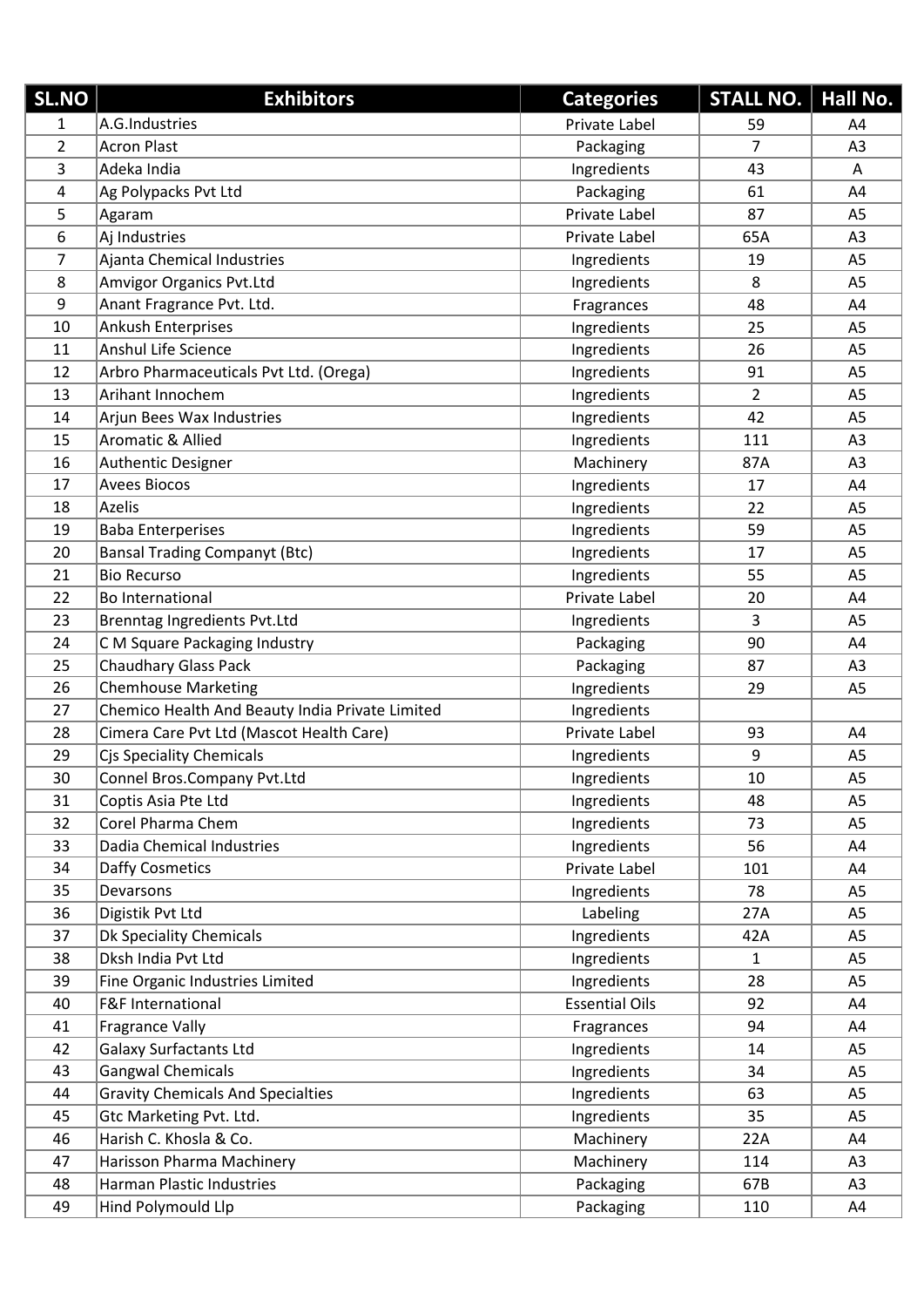| 50 | Ika india                                            | Lab Instruments       | 71        | A <sub>5</sub> |
|----|------------------------------------------------------|-----------------------|-----------|----------------|
| 51 | Ila Biomarine Pvt. Ltd.                              | Ingredients           | 72        | A <sub>5</sub> |
| 52 | <b>IMCD India Private Limited</b>                    | Ingredients           | 4         | A <sub>5</sub> |
| 53 | <b>Imperial Fragrances</b>                           | Fragrances            | 65        | A3             |
| 54 | Infinitee India Naturals And Synthetics Pvt. Ltd.    | Ingredients           | 66        | A <sub>5</sub> |
| 55 | Influx Healthtech Private Limited                    | Private Label         |           |                |
| 56 | Innovative Group                                     | Packaging             | 13        | A4             |
| 57 | <b>Innovision Cosmochem</b>                          | Ingredients           | 64        | A <sub>5</sub> |
| 58 | <b>Jadsy Creations</b>                               | Machinery             | 115       | A3             |
| 59 | JB Fragrances & Flavours                             | Fragrances            | 24        | A4             |
| 60 | Kanha Nature Oils (Sakha Internatioanal)             | <b>Essential Oils</b> | 65B       | A <sub>3</sub> |
| 61 | Kazima Cosmetics                                     | Private Label         | 103       | A4             |
| 62 | Khurana Oleo Chemicals                               | Ingredients           | 40        | A <sub>5</sub> |
| 63 | Kingvish                                             | Ingredients           | 16        | A <sub>5</sub> |
| 64 | <b>Kk India</b>                                      | Ingredients           | 18        | A <sub>5</sub> |
| 65 | <b>Koel Colors</b>                                   | Ingredients           | 16        | A <sub>5</sub> |
| 66 | Kothari Pharma Technologies Pvt Ltd                  | Machinery             | 52A       | A4             |
| 67 | Krishna Enterprises                                  | Ingredients           | 16        | A <sub>5</sub> |
| 68 | <b>Kumar Organics</b>                                | Ingredients           | 63A       | A <sub>5</sub> |
| 69 | <b>KVL Global</b>                                    | Ingredients           | 57        | A4             |
| 70 | Lala Jagdish Prasad & Company                        | <b>Essential Oils</b> | 67        | A <sub>3</sub> |
| 71 | Maheshwari Caps                                      | Packaging             | 28        | A <sub>3</sub> |
| 72 | Mahika Packaging (India) Limited                     | Packaging             | 41        | A <sub>3</sub> |
| 73 | Mintel (Consulting) India Private Limited            | Consulting            | 74        | A <sub>5</sub> |
| 74 | Moksha Lifestyle                                     | Fragrances            | 50        | A4             |
| 75 | Nano Tech Chemical Brothers Private Limited          | Ingredients           | 5         | A <sub>5</sub> |
| 76 | National Bottle House                                | Packaging             | 43        | A <sub>3</sub> |
| 77 | Natural Aroma                                        | Fragrances            | 99        | A4             |
| 78 | <b>Naturis Cosmetics Private Limited</b>             | Private Label         | 41        | A <sub>5</sub> |
| 79 | Neelikon Food Dyes & Chemicals Limited               | Ingredients           | 26A       | A <sub>5</sub> |
| 80 | Nishant Aroma                                        | Fragrances            | 61A       | A4             |
| 81 | <b>Norex Flavours</b>                                | Fragrances & Flavours | 60        | A4             |
| 82 | Northern Aromatics Limited                           | Fragrances            | 98        | A4             |
| 83 | Npm Pharma                                           | Machinery             | 113       | A <sub>3</sub> |
| 84 | Nuplanet Ventures India Private Limited (Hiya India) | Ingredients           | 51        | A <sub>5</sub> |
| 85 | <b>Orchid Chemicals</b>                              | Ingredients           | 32        | A <sub>5</sub> |
| 86 | Oryn Healthcare Llp                                  | Ingredients           | 88        | A <sub>5</sub> |
| 87 | Packaging Machine Wala                               | Machinery             | 107       | A4             |
| 88 | Parkash Dye Chem                                     | Ingredients           | 33        | A <sub>5</sub> |
| 89 | Parle Kovai Machinery Pvt.Ltd.                       | Machinery             | 43        | A <sub>3</sub> |
| 90 | Pharmacos India                                      | Ingredients           | 27        | A <sub>5</sub> |
| 91 | Pharmadocx                                           | Ingredients           | 65        | A <sub>5</sub> |
| 92 | Pioneer In-Organics                                  | Ingredients           | 56A       | A <sub>5</sub> |
| 93 | Pnm Katyani Packagings Pvt Ltd                       | Ingredients           | 85A       | A <sub>3</sub> |
| 94 | <b>Pragati Glass And Industries</b>                  | Packaging             | 44 & 41A  | A <sub>3</sub> |
| 95 | Pragati Polymers                                     | Packaging             | 102       | A4             |
| 96 | <b>Print Process Corporation</b>                     | Packaging             | <b>8B</b> | A <sub>3</sub> |
| 97 | Printotech Global                                    | Packaging             | 52        | A4             |
| 98 | Prisha Tubes                                         | Packaging             | 86        | A <sub>3</sub> |
| 99 | Pro Lables Private Limited                           | Labeling              | 95        | A4             |